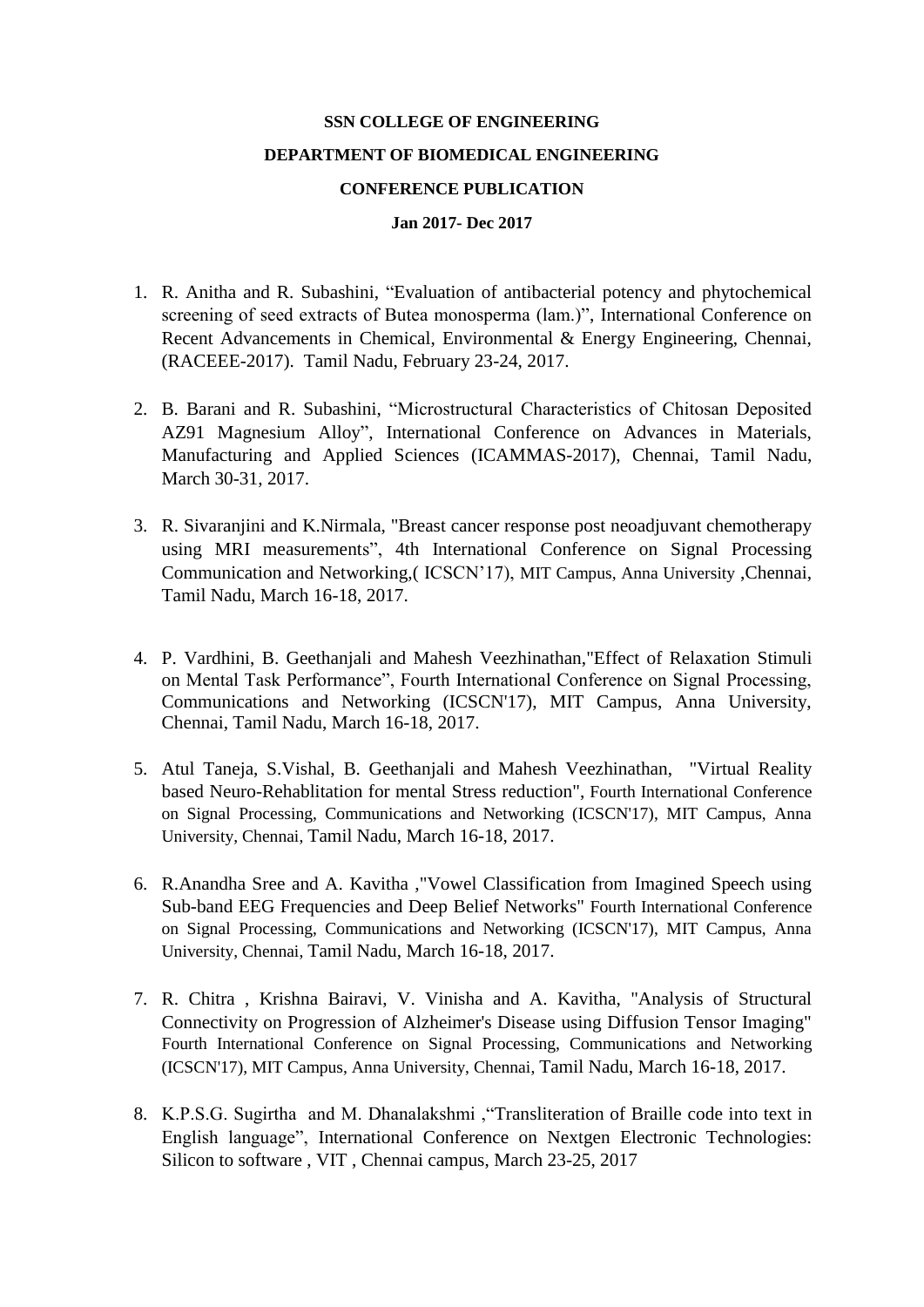- 9. Diana Chris A and Laxmi N presented paper on ''Clinical parametric analysis of fetal heart rate using Cardiotocography'',in the 5 th International Conference on Contemporary Engineering and Technology 2017 (ICCET) held at Madha Engineering College,Chennai on 24th and 25th March 2017
- 10. Thanuja E.S and Suganthi. L, "Effect of Integrated yoga on cardiovascular parameters during pregnancy" IEEE sponsored international conference on Intelligent Computing and Control system(ICICCS 2017), pp 804-809, 15-16<sup>th</sup> June 2017.
- 11. Monica Ashokumar, Rosheema Bala J. B., Geethanjali B and Mahesh Veezhinathan, "Visualizing the Functional Connectivity of Bilingual and Monolingual Brain during Multitasking" 16th IEEE International Conference on Cognitive Informatics and Cognitive Computing (ICCI\*CC'17) at the Oxford University, London, United Kingdom, 26-28th July 2017
- 12. Vishnu Priya K., Kavitha A, "Estimation of Biomarkers for Autism and its comorbidities using Resting state EEG" 16th IEEE International Conference on Cognitive Informatics and Cognitive Computing (ICCI\*CC'17) at the Oxford University, London, United Kingdom, 26-28th July 2017.
- 13. Kapardi M., Kavitha A, "Functional connectivity assessment for episodic memory" 16th IEEE International Conference on Cognitive Informatics and Cognitive Computing (ICCI\*CC'17) at the Oxford University, London, United Kingdom, 26- 28th July 2017.
- 14. Bhuvaneshwari B., Kavitha A, "Investigations on the brain connectivity patterns in progression of Alzheimer's disease using functional MR imaging and graph theoretical measures" 16th IEEE International Conference on Cognitive Informatics and Cognitive Computing (ICCI\*CC'17) at the Oxford University, London, United Kingdom,26-28th July 2017.
- 15. V. Ritu, M Keerthana, B Geethanjali and Mahesh Veezhinathan , "A Functional Connectivity based Approach to Visualize the Event Related Changes in Depression through Cognitive Information Processing during Working Memory Tasks" 16th IEEE International Conference on Cognitive Informatics and Cognitive Computing (ICCI\*CC'17) at the Oxford University, London, United Kingdom,26-28th July 2017.
- 16. Keerthana M, Ritu V, Geethanjali B, Veezhinathan M (2017) Visualization of Auditory Working Memory Deficits in Depression. Neuroinformatics 2017, P 41 August 20-21, 2017, Kuala Lumpur, Malaysia. doi: [10.12751/incf.ni2017.0047](http://doi.org/10.12751/incf.ni2017.0047) [https://abstracts.g-node.org/conference/NI2017/abstracts#/uuid/2908f67a-9a1f-46e1-](https://abstracts.g-node.org/conference/NI2017/abstracts#/uuid/2908f67a-9a1f-46e1-93fc-2da724d47687) [93fc-2da724d47687](https://abstracts.g-node.org/conference/NI2017/abstracts#/uuid/2908f67a-9a1f-46e1-93fc-2da724d47687)
- 17. Rosheema Bala J.B , Monica Ashokumar ,Geethanjali B , Mahesh Veezhinathan (2017) A computational analysis of the functional connectivity in bilinguals and monolinguals during Simon effect. Neuroinformatics 2017, P 39 August 20-21, 2017, Kuala Lumpur, Malaysia. doi: [10.12751/incf.ni2017.0045](http://doi.org/10.12751/incf.ni2017.0045)[.https://abstracts.g](https://abstracts.g-node.org/conference/NI2017/abstracts#/uuid/83d3a991-768b-4cb8-9b33-1de86be2cf6)[node.org/conference/NI2017/abstracts#/uuid/83d3a991-768b-4cb8-9b33-1de86be2cf6](https://abstracts.g-node.org/conference/NI2017/abstracts#/uuid/83d3a991-768b-4cb8-9b33-1de86be2cf6)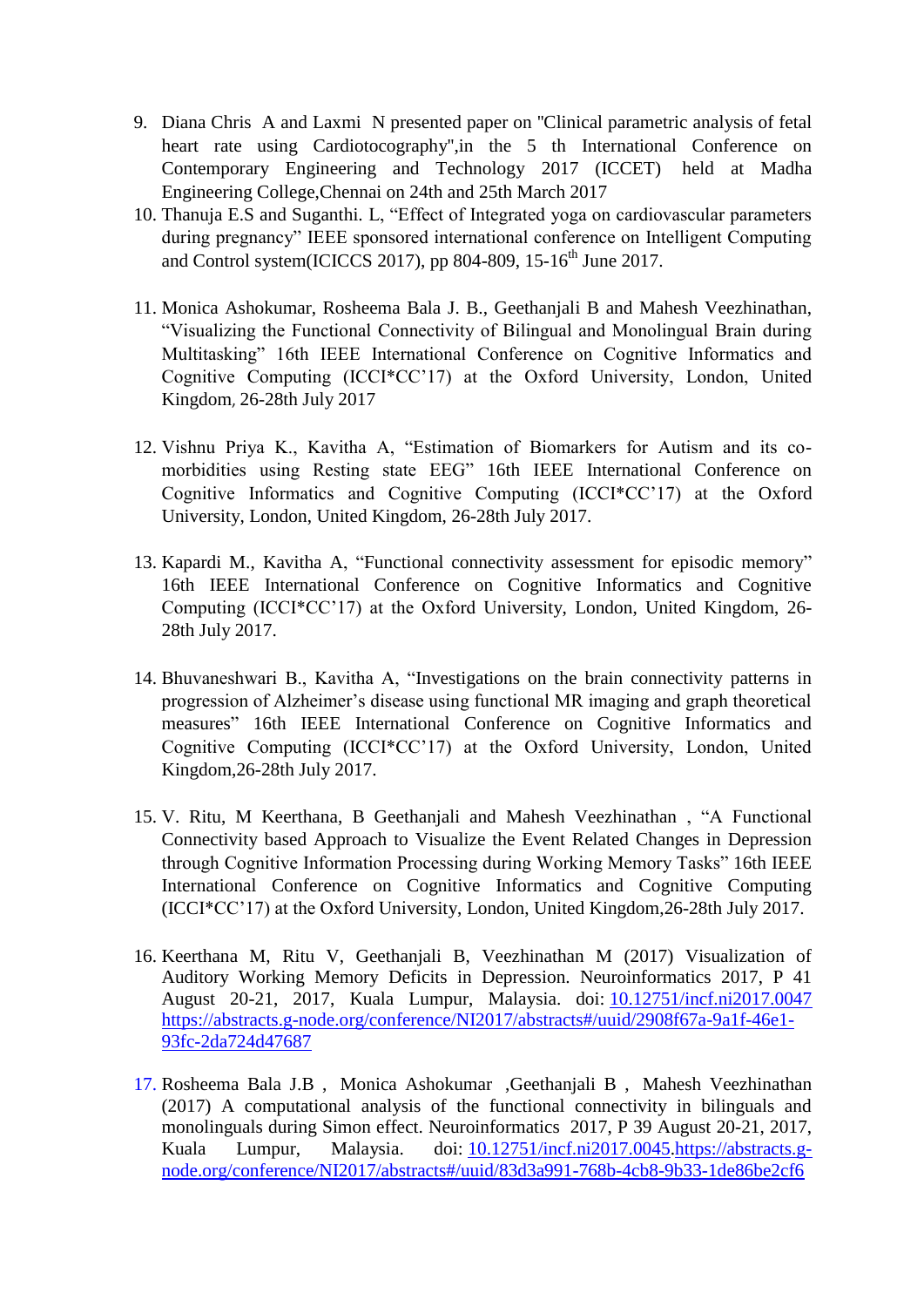- 18. Suganthi.L, "Effect of Physical Stress on Human Electro Dermal Activity", IEEE International Conference on Energy, Communication, Data Analytics and Soft Computing (ICECDS 2017) SKR Engineering College, 1-2<sup>nd</sup> August, 2017.
- 19. Divya B , Delpha Jacob, Badrinath S, "Public speaking words recognition using EMG", IEEE International Conference on Smart Technologies for Smart Nation,17-  $19<sup>th</sup>$  August , 2017.
- 20. Kavitha Anandan, Sudhir Ganesan, Deepak V.D., Pavithra M. and Vallabhi Venkatesh, "Analysis of adjacent vertebrae post vertebroplasty", Additive Manufacturing Technologies 7th International Conference on Additive Manufacturing Technologies – AM 2017,The Lalit Ashok, Bengaluru. 7-8th, Sep, 2017
- 21. T.R.Thamizhvani, Dr. Suganthi Lakshmanan and Dr.R.Sivaramakrishnan, "computer aided diagnosis of skin tumours from dermal images", Springer International Conference on Computational Vision and Bio Inspired Computing (ICCVBIC 2017), 21-22 September, 2017.
- 22. Suganthi Lakshmanan, Dipanjan Chatterjee, Manivannan Muniyandi,"Noninvasive assistive method to Diagnose Arterial Disease- Takayasu's arteritis" Springer International Conference on Computational Vision and Bio Inspired Computing (ICCVBIC 2017), 21-22 September, 2017.
- 23. R Sivaramakrishnan, Sameer Antani, Stefan Jaeger, "Visualizing Deep Learning Activations for Improved Malaria Cell Classification" Conference on Medical Informatics and Heatlhcare (MIH 2017), Nova Scotia, Halifax, Canada, 14th August 2017.
- 24. Pravin Kumar Subbaraj, J. G. Svec, J. Vydrova, and B. Zitova, "Quantifying kymograpic waveform with Bezier curves," presented at the 12th International Conference on Advances in Quantitative Larynogology, Voice and Speech Research (AQL), Hong Kong, 17-21 October 2017.
- 25. J. G. Svec, Pravin Kumar Subbaraj, J. Vydrova, and F. Sram, "Mucosal wave features and their appearance on the vocal folds: Updated findings and concepts," presented at the 12th International Conference on Advances in Quantitative Larynogology, Voice and Speech Research (AQL), Hong Kong, 17-21 October 2017.
- 26. K. V. Phadke, Pravin Kumar Subbaraj, M. Moerman, J. Vydrova, and J. G. Svec, "Onset-Offset Features in Voice Disorders Observable in Videokymography - Pilot Study," presented at the Pan-European Voice Conferences (PEVOC), Ghent, Belgium, 30.08.2017 - 1.09.2017.